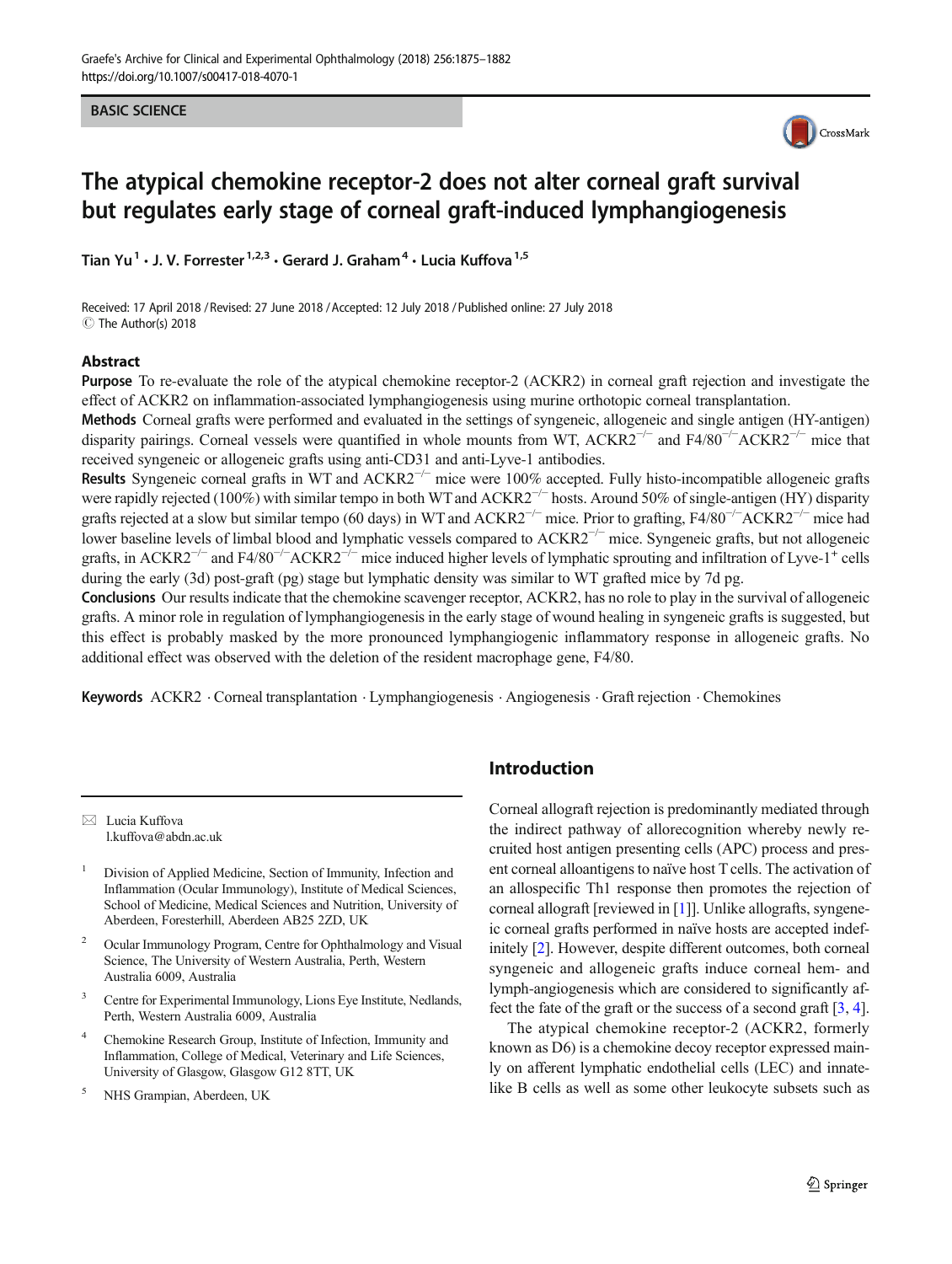dendritic cells (DC), macrophages and neutrophils [[5\]](#page-6-0) and has also recently been identified on a stromal fibroblastic population in the murine mammary gland [[6\]](#page-7-0). Chemokine decoy receptors, such as ACKR2, have similar structures to conventional chemokine receptors, but they behave anomalously by binding chemokine ligands which fail to initiate G-proteindependent signalling. Instead, engaged ligands are degraded after internalisation, and, in the case of ACKR2, the receptor is recycled back to the cell surface [[5](#page-6-0), [7](#page-7-0)]. ACKR2 recognises most pro-inflammatory CC chemokines with different affinity, but does not recognise homeostatic chemokines [\[5](#page-6-0)]. In this way, ACKR2 is regarded as a chemokine scavenger that regulates pro-inflammatory CC chemokine levels which in turn modulate immune responses.

Several studies have shown that ACKR2 is involved in the efficient resolution of inflammation. The absence of ACKR2 leads to more severe inflammatory disease associated with increased chemokine and leukocyte infiltrations [\[5](#page-6-0), [8](#page-7-0)–[10](#page-7-0)]. Furthermore, in a previous study, deletion of ACKR2 was reported to be associated with significantly increased rejection of corneal syngeneic grafts with nearly 60% of ACKR2−/<sup>−</sup> mice rejecting their syngrafts at 1 week post-surgery [[11](#page-7-0)]. This is a surprising result since  $ACKR2^{-/-}$  mice are fully histo-compatible with wild-type littermate mice and are in effect syngeneic grafts. However, the effect was ascribed to an elevated innate immune response in ACKR2−/<sup>−</sup> mice which, under sterile conditions of transplant surgery, implies involvement of damage-associated molecular patterns (DAMPS) [\[12\]](#page-7-0). Specifically, it was suggested that ACKR2 expressed by DC plays a role in modifying DC behaviour by promoting maturation and allosensitisation [\[11\]](#page-7-0). However, despite showing an impaired allospecific T cell response in ACKR2−/<sup>−</sup> mice, allograft survival was not different between WT and ACKR2<sup>-/−</sup> mice [\[11\]](#page-7-0), suggesting that any such effect only affected syngeneic grafts.

An alternative role for ACKR2 function in the innate immune system has recently been suggested. ACKR2 regulates the embryonic development of lymphatic vessels, and that deletion of ACKR2 eventually leads to increased lymphatic vessel density in adult mice in a range of tissues including the skin, diaphragm, and lymph nodes [\[13](#page-7-0)]. This phenotype was associated with increased proximity of pro-lymphangiogenic macrophages to LEC in  $ACKR2^{-/-}$  mice [\[13](#page-7-0)]. However, it is not clear whether ACKR2 is involved in inflammationassociated lymphangiogenesis in adult mice.

In view of the recognised importance of both chemokines [\[14\]](#page-7-0) and lymphangiogenesis [[4\]](#page-6-0) in corneal graft rejection, we have re-investigated the role of ACKR2 in mouse corneal graft survival using ACKR2-deficient mice. In addition, in view of the proposed role of macrophages and DC in this process [\[11,](#page-7-0) [13\]](#page-7-0), we have also evaluated corneal neovascularisation in ACKR2:F4/80 double gene deficient mice. F4/80 is expressed predominantly on resident tissue, suppressive macrophages and a subset of DC [\[15,](#page-7-0) [16\]](#page-7-0). We compared syngeneic, fully MHC incompatible allogeneic and single antigen disparity (HY) graft survival in WT and  $ACKR2^{-/-}$  mice and evaluated blood and lymphatic corneal vessel growth in all groups of mice with syngeneic or allogeneic corneal grafts. We observed no difference in corneal graft survival between WT and  $ACKR2^{-/-}$  in all settings tested while there was only a transient (first 3 days post-graft, [pg]) pro-lymphangiogenic effect on corneal vessels in ACKR2−/<sup>−</sup> mice. We are therefore unable to confirm a significant role for ACKR2 in the regulation of innate immune responses in the setting of murine corneal graft or in corneal syn- or allo-graft rejection.

# Materials and methods

### Mice

 $ACKR2^{-/-}$  (background C57BL/6, H2<sup>b</sup>) and WT (H2<sup>b</sup>) littermates were used for all experiments. F4/80<sup>-/−</sup> mice (kindly provided by Professor Siamon Gordon, University of Oxford, UK) were crossed with  $ACKR2^{-/-}$  mice to produce double knockout F4/80−/<sup>−</sup> ACKR2−/<sup>−</sup> mice (background C57BL/6,  $H2^b$ ). Female Balb/c ( $H2^d$ ) mice were used as donors for allogeneic corneal grafts. Syngeneic grafts were performed in WT to WT and  $ACKR2^{-/-}$  to  $ACKR2^{-/-}$  combinations. All mice were bred and kept at the Medical Research Facility, University of Aberdeen. Sex-matched 6–8-week-old mice were used in all experiments. All animals were treated in accordance with guidelines of the Association for Research in Vision and Ophthalmology (ARVO) Statement for the use of animals in ophthalmic and vision research and the regulations of the Animals (Scientific Procedures) Act 1986.

#### Orthotopic corneal transplantation

The mouse full-thickness orthotopic corneal transplantation was performed as described previously [[17](#page-7-0), [18\]](#page-7-0). Briefly, donor cornea marked with a 2.0 mm trephine was excised and sutured onto a 1.5-mm graft bed by one continuous suture using 11-0 Ethilon (Ethicon, New Jersey, USA). Grafted corneas were examined and monitored under an operating microscope after the procedure and corneal graft opacity scored as described previously [\[18\]](#page-7-0). Corneal graft opacity scores greater than or equal to 2 were considered as rejected grafts [[18\]](#page-7-0).

## Corneal whole mount

Preparation of corneal whole mount was performed as previously described with modifications [\[17](#page-7-0), [19](#page-7-0)]. The corneas including corneal limbus were excised together with the lens and fixed immediately in 4% paraformaldehyde at 4 °C for 30 min. The lens and iris were then removed from the corneas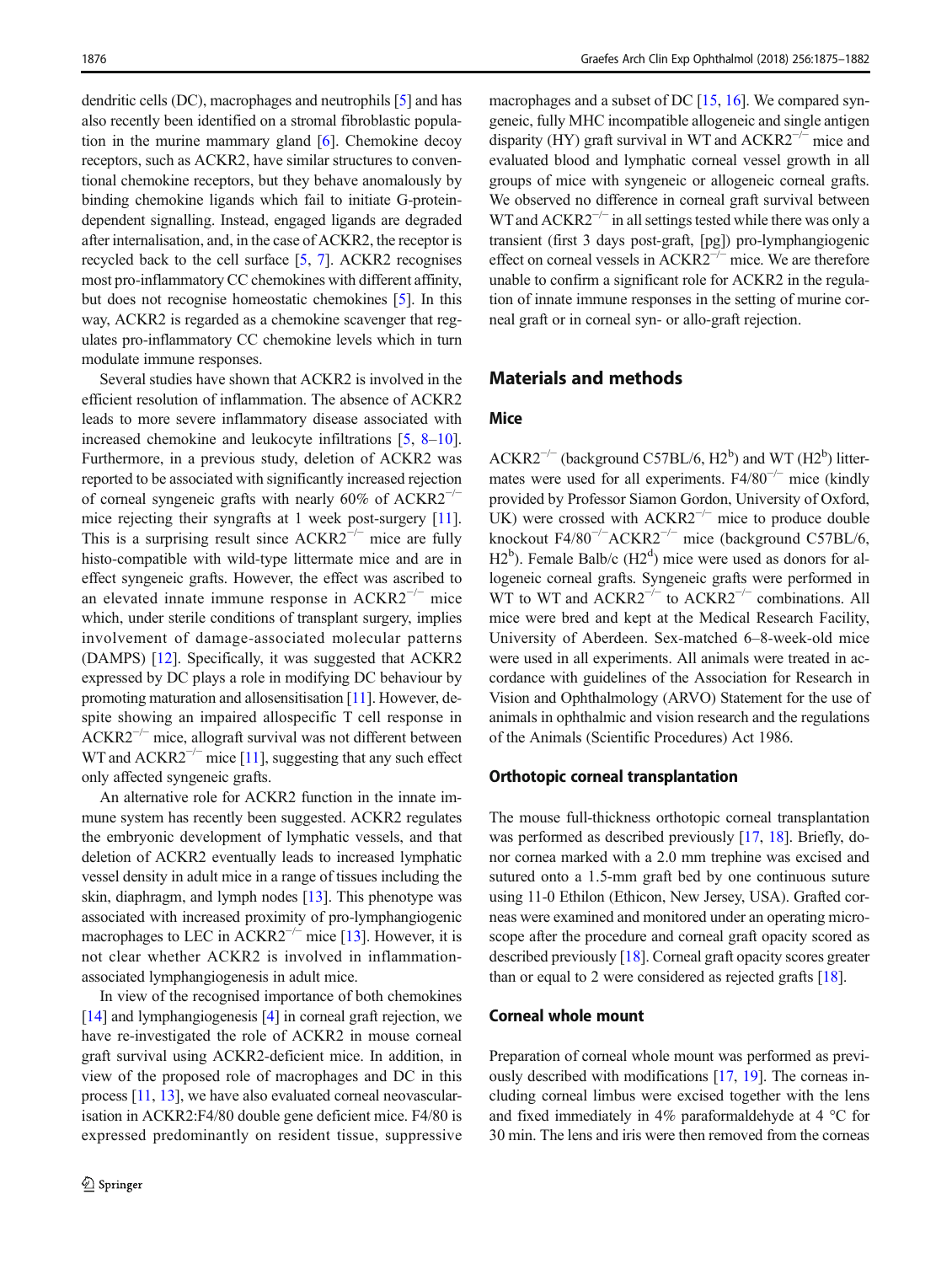<span id="page-2-0"></span>and the corneas were incubated in methanol for 20 min at room temperature. Permeabilization was performed by incubating the corneas in 0.3% Triton X-100 overnight at 4  $^{\circ}$ C. The corneas were then blocked with 10% normal mouse serum for 30 min at room temperature before incubated with rat anti-mouse CD31 (550274, BD Bioscience) and rabbit antimouse Lyve-1 (ab14917, Abcam, UK) antibodies diluted in PBS-BGEN (3% BSA, 0.25% gelatine, 5 mM EDTA and 0.025% IGEPAL CA-630 equivalent to Nonidet-P40) overnight at 4 °C. Directly conjugated secondary antibodies Alexa Fluor 555 goat anti-rat IgG (A21434, Invitrogen) and Alexa Fluor 488 goat anti-rabbit IgG (A11070, Invitrogen) diluted in PBS-BGEN were then incubated with the cornea for 2 h at room temperature. Corneas were washed  $5 \times 5$  min between incubations with PBS. After staining, the corneas were mounted with Hydromount and imaged with Zeiss slide scanner (Zeiss Axio Scan.Z1, Zeiss, Jena, Germany).

#### Vessel quantification

Images acquired from corneal whole mounts were then analysed by the Volocity software (PerkinElmer, MA, USA) for areas of vessel coverage. The area of blood and lymphatic vessels was determined as between outer corneal limbal vessel arcade to the innermost end of newly formed vessels. For quantification of lymphangiogenesis, the numbers of sprouts and loops per cornea were quantified in a masked manner using the ImageJ software (National Institute of Health, USA) with the plug-in Lymphatic Vessel Analysis Protocol (LVAP).

#### Statistical analysis

GraphPad Prism (GraphPad Software, USA) was used for all statistical analysis. Log-rank test was used for comparison of corneal graft survival. For vessel quantifications, one-way ANOVA was used with Bonferroni post-test analysis. Statistical significance was considered when  $p < 0.05$ .

## Results

# Survival of murine corneal syngeneic and allogeneic grafts are unaffected by deletion of ACKR2

Syngeneic corneal grafts in naïve WT mice survive indefinitely [[2](#page-6-0), [20\]](#page-7-0). To confirm that deletion of ACKR2 alters graft survival in mice, we grafted sex-matched respective WT and ACKR2−/<sup>−</sup> donor corneas. No difference in graft survival or opacity score was observed in any combination of syngeneic graft for the duration of the experiment (60 days) (Fig. 1a). Furthermore, corneal graft opacity scores demonstrated that both WT and ACKR2−/<sup>−</sup> mice experienced similar levels of



Fig. 1 Corneal syngeneic and allogeneic graft survival and opacity scores. WT and ACKR2<sup>-/−</sup> mice were grafted with sex-matched syngeneic or allogeneic (Balb/c) corneal grafts, and corneal opacity was scored at intervals post-surgery. (a) Corneal graft survival in WT and ACKR2−/<sup>−</sup> mice. Corneal opacity scores of syngeneic grafts (b) and allogeneic grafts (c). Syngeneic grafts:  $n<sup>WT</sup> = 8$ ,  $n<sup>ACKR2<sup>−/−</sup> = 7</sup>$ ; allogeneic grafts:  $n<sup>WT</sup> = 15$ ,  $n<sup>ACKR2</sup>−/−$  = 28. Statistical analysis was performed using Log-rank test for graft survivals and one-way analysis of variance (ANOVA) for corneal opacity scores

transient corneal opacification during the first week postsyngraft (Fig. 1b). This transient effect is known to be due to infiltration of innate immune cells caused by the surgery and by temporary distress of corneal endothelial cells [[17](#page-7-0), [18\]](#page-7-0). By the third week, all syngrafts were clear (Fig. 1b).

Fully mismatched, donor corneal allografts (Balb/c, H2<sup>d</sup>) to WT (C57BL/6, H2<sup>b</sup>) and ACKR2<sup>- $\bar{I}$ - recipients (H2<sup>b</sup>)</sup> were rapidly rejected with peak of rejection incidence occurring at day 13–18 pg and corneal opacity scores reaching 3 to 4 (Fig. 1a, c).

## Rejection rate of single antigen (HY-antigen) disparity corneal grafts is not different between WT and ACKR2−/<sup>−</sup> mice

Fully mismatched corneal allograft induces strong innate and adaptive immune responses involving inflammatory chemokines [[14](#page-7-0)]. ACKR2 has been shown to down-regulate the inflammatory response and contribute to the resolution of inflammation by clearance of inflammatory chemokines in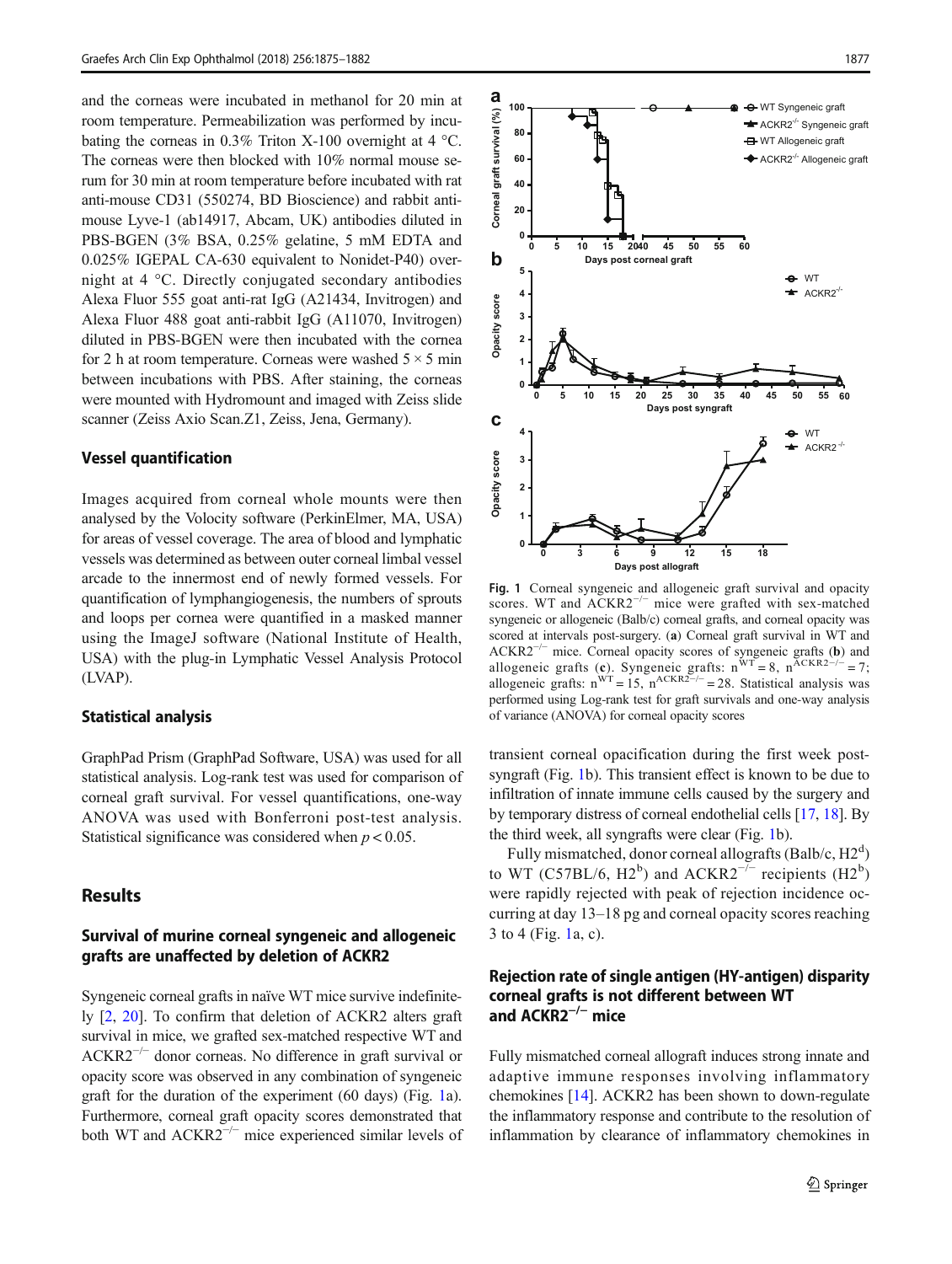<span id="page-3-0"></span>various inflammatory models [\[5](#page-6-0)], in part by facilitating lymph flow and migration of APC during inflammation [\[21](#page-7-0), [22](#page-7-0)]. The lack of effect of ACKR2 in corneal syngeneic and allogeneic graft rejection was therefore surprising. However, it is possible that the strength of the alloreaction in fully mismatched corneal allograft has overwhelmed any possible effect of ACKR2 in chemokine regulation. Therefore, we evaluated graft survival in a single disparity, non-MHC pairing (HYantigen) group by grafting male donor corneas to female recipients, comparing M-F WT grafts with M-F  $ACKR2^{-/-}$ grafts on the C57BL/6 background. In this experiment, a milder rejection tempo was observed with graft rejection commencing 2 weeks post-surgery and approximately 50% of grafts rejected by 60d pg (Fig. 2a). However, there was no difference in corneal opacity or graft survival rate between WT and ACKR2<sup> $-/-$ </sup> mice (Fig. 2a, b). As the corneal opacity scores, as well as the immunological status of recipient mice vary significantly between mice that accepted or rejected corneal grafts, the recipient mice were grouped into "rejectors" and "acceptors" according to corneal graft outcomes by day 60 pg and corneal opacity scores were re-analysed. When "rejectors" only were evaluated, the tempo of rejection was slightly increased in single disparity grafts but the absence of AKCR2 did not alter the rejection rate (Fig. 2c, d). Therefore, these findings indicate that ACKR2 does not play a significant role in the rejection or survival of corneal grafts.



# Absence of ACKR2 leads to accelerated corneal lymphangiogenesis

Corneal graft rejection is associated with significant corneal vascularisation, including lymphangiogenesis [\[23](#page-7-0)]. ACKR2 is involved in regulating the establishment of lymphatic vessels during embryonic development mediated in part by prolymphangiogenic macrophages residing close to the developing lymphatics [[13](#page-7-0)]. We sought to investigate whether ACKR2 is also required for regulating corneal inflammation-associated lymphangiogenesis during corneal graft. The cornea is normally avascular with vessels present only at the peripheral corneal limbus. Inflammationassociated corneal neovascularisation leads to the invasion of blood and lymphatic vessels towards the centre of cornea. Furthermore, macrophages play important roles in promoting corneal inflammation-associated lymphangiogenesis and studies have reported that the macrophage surface protein, F4/80, is required for ensuring the basal resting limbal lymphatic vessel numbers [[24\]](#page-7-0). Lack of F4/80 has also been shown to be associated with a significantly reduced level of lymphangiogenesis in a model of corneal suture-induced neovascularisation [\[24](#page-7-0)]. Therefore, to investigate the role of ACKR2 and its association with macrophages in corneal lymphangiogenesis, quantification of corneal neovascularisation after corneal syngraft and allograft was performed in WT,





Fig. 2 Corneal graft survival and opacity scores of HY-antigen disparity group. Female WT and ACKR2−/<sup>−</sup> mice were grafted with strain-matched male donor corneas and corneal opacity was scored at intervals postsurgery. (a) Corneal graft survival of HY-antigen disparity grafts in WT and ACKR2<sup>-/−</sup> mice (n<sup>WT</sup> = 22, n<sup>ACKR2-/−</sup> = 19). (b) Overall corneal opacity scores of WT and ACKR2−/<sup>−</sup> mice receiving HY-antigen

disparity donor grafts (n<sup>WT</sup> = 22, n<sup>ACKR2−/−</sup> = 19). Corneal grafts were subdivided into (c) "rejectors" (n<sup>WT</sup> = 11, n<sup>ACKR2−/−</sup> = 9) and (d) "acceptors" (n<sup>WT</sup> = 11, n<sup>ACKR2−/−</sup> = 10) and corneal opacity scores were compared between WT and ACKR2−/<sup>−</sup> mice. Statistical analysis was performed using Log-rank test for corneal graft survival and one-way ANOVA for corneal opacity scores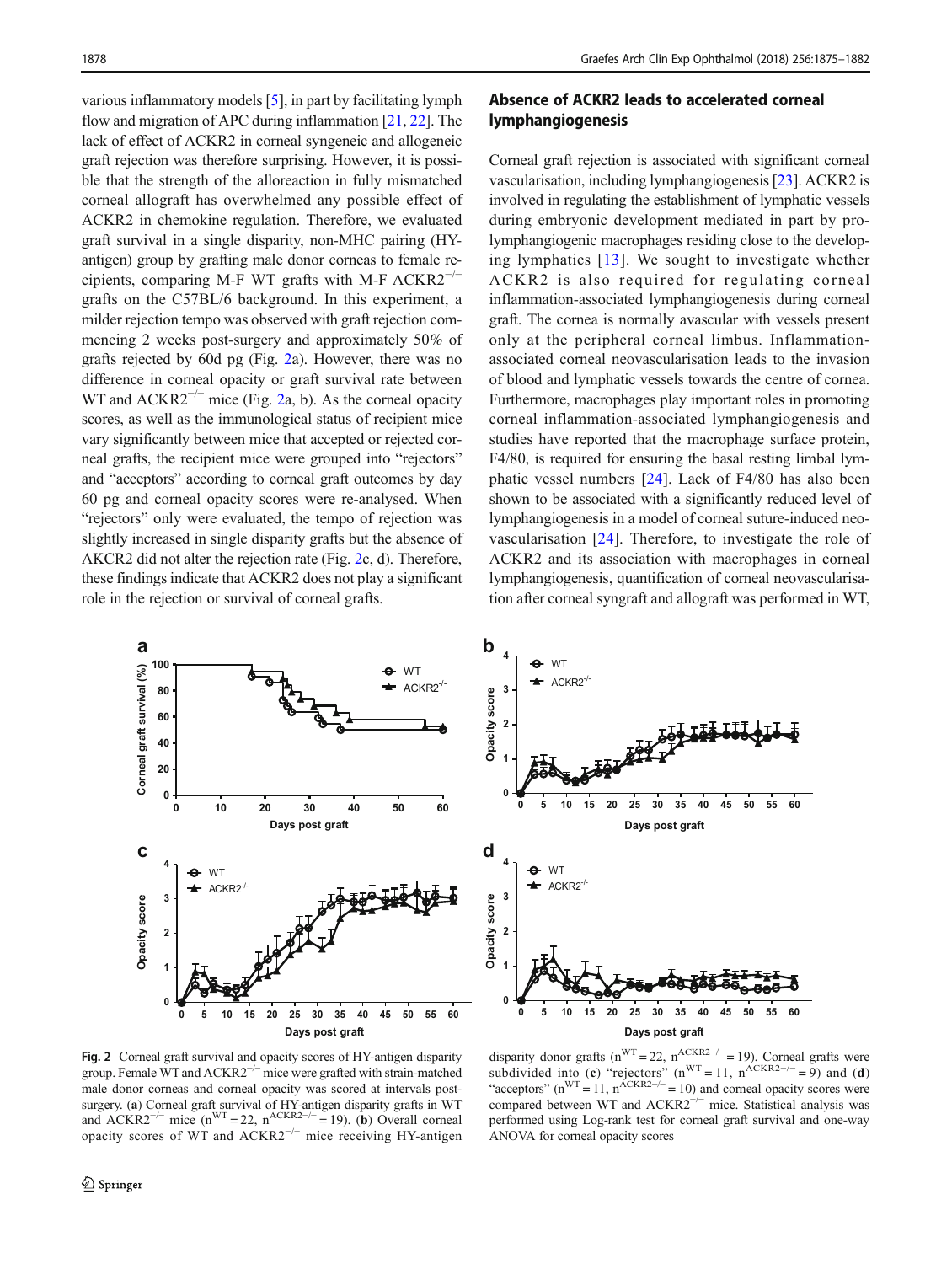<span id="page-4-0"></span> $ACKR2^{-/-}$  and F4/80<sup>-/-</sup>ACKR2<sup>-/-</sup> mice. First, the baseline amount of limbal vessels in normal, non-transplanted mice was quantified by corneal whole mount imaging of CD31 and Lyve-1 staining and analysed by the Volocity software for area covered by blood and lymphatic vessels, respectively (Fig. 3a). Our data show that the levels of WT and ACRR2−/<sup>−</sup> corneal limbal vessels in the unchallenged eye were similar, whereas F4/80<sup>-/-</sup>ACKR2<sup>-/-</sup> mice had reduced levels of both blood ( $p < 0.01$ ) and lymphatic vessels ( $p < 0.05$ ) (Fig. 3a). Corneal graft induced marked vascularisation as expected

but no difference in either blood or lymphatic vessel growth (measured by area at d3 and d7) was observed in any of the mice (Fig. 3b).

The process of lymphangiogenesis progresses through specific morphological stages including development of initial lymphatic sprouts, formation of lymphatic network/loops and finally maturation and remodelling of lymphatic vessels [\[25](#page-7-0)]. We therefore wished to determine whether ACKR2 or F4/80 had any effect on these processes during corneal graft rejection. We found that ACKR2−/<sup>−</sup> mice developed greater



Fig. 3 Quantification of normal corneal limbal vascularisation and neovascularisation post corneal graft. Corneal whole mounts were prepared from naïve or grafted (syngeneic and allogeneic) WT,  $ACKR2^{-/-}$  (ACKR2), F4/80<sup>-/-</sup>ACKR2<sup>-/-</sup> (FA) mice and stained with anti-CD31 and anti-Lyve-1 antibodies for blood and lymphatic vessels, respectively. Corneal vascularisation was quantified by area covered by vessels (a, b) and corneal lymphangiogenesis was further assessed by lymphatic sprouts, loops and corneal infiltration of individual Lyve-1+ cells (c, e). (a) Quantification of normal corneal limbal blood and lymphatic vessels  $(n^{WT}/n^{ACKR2-/-} = 6, n^{F4/80-/-ACKR2-/-} = 5)$ . (b) Quantification of blood and lymphatic vessels at day 3 ( $n = 5$ ) and day

7 ( $n = 4$ ) post-corneal syngeneic and allogeneic graft. (c) Evaluation of corneal lymphangiogenesis in syngeneic corneal grafts by lymphatic sprouts, corneal infiltration of individual Lyve-1<sup>+</sup> cells and lymphatic loops formation ( $n^{day3} = 5$ ,  $n^{day7} = 4$ ). (d) Representative images of corneal syngeneic graft at day 3 pg stained with anti-Lyve-1 antibody. Corneal infiltration of individual Lyve- $1^+$  cells is indicated by white arrows. Scale bar represents 250 μm. (e) Evaluation of lymphangiogenesis in corneal allografts at day 3 ( $n = 5$ ) and day 7 pg  $(n = 4)$ . Statistical significance was determined using one-way ANOVA,  $*_{p}$  < 0.05,  $*_{p}$  < 0.01,  $*_{p}$  < 0.001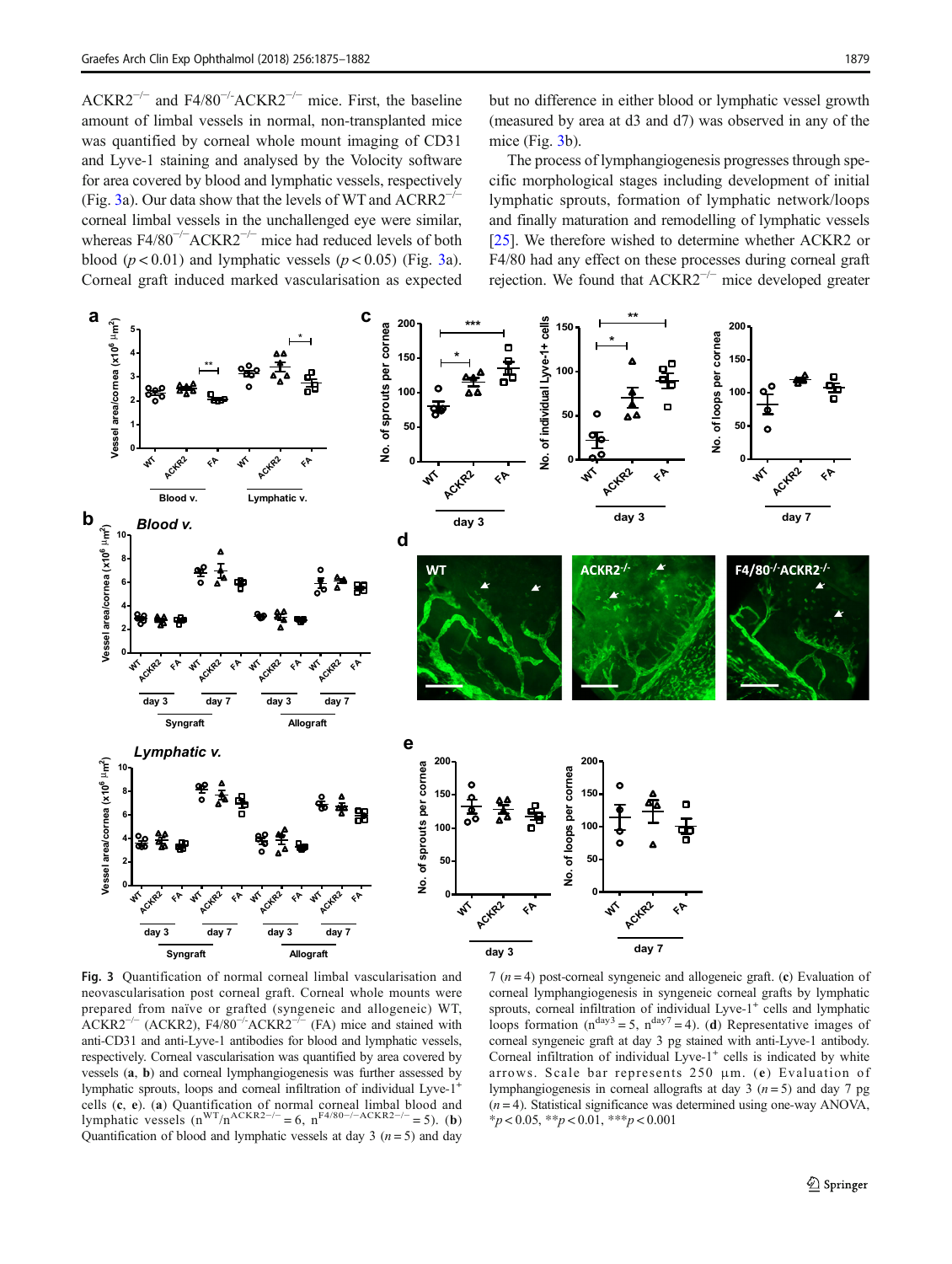numbers of sprouts compared to WT mice at 3 days postsyngeneic corneal graft ( $p < 0.05$ ; Fig. [3c](#page-4-0), d) and a similar trend between WT and F4/80<sup>-/-</sup>ACKR2<sup>-/-</sup> was observed (p < 0.001; Fig. [3c](#page-4-0), d). However, no additional effect was seen in  $ACKR2^{-/-}$  mice with co-deletion of F4/80 (Fig. [3c](#page-4-0), d). Interestingly, the numbers of single Lyve- $1^+$  cells (Fig. [3d](#page-4-0), arrow) in the corneas followed the same trend in syngrafts at 3d pg in that both ACKR2<sup>-/-</sup> (p < 0.05) and F4/80<sup>-/</sup>  $-ACKR2^{-/-}$  mice (p < 0.01) showed increased infiltration of these cells compared to WT mice (Fig. [3c](#page-4-0), d). These differences were not recapitulated in mice with syngeneic grafts at 7d pg as suggested by similar number of loops between WT,  $ACKR2^{-/-}$  and F4/80<sup>-/-</sup>ACKR2<sup>-/-</sup> mice (Fig. [3c](#page-4-0)). Furthermore, no difference in lymphangiogenic sprouts or loops was observed in allogeneic grafts at any time point between WT and  $ACKR2^{-/-}$  or F4/80<sup>-/-</sup>ACKR2<sup>-/-</sup> mice (Fig. [3e](#page-4-0)). Thus, in the syngrafted  $ACKR2^{-/-}$  and  $F4/80^{-/-}ACKR2^{-}$ mice, we have observed an accelerated initial lymphatic sprouting response together with increased abundance of Lyve- $1^+$  individual cells. However, this did not lead to an increase in overall lymphatic vessel density.

# **Discussion**

The role of ACKR2 in various inflammatory models is considered to be a general one of limiting excessive inflammation and promoting inflammatory resolution by "scavenging" inflammatory chemokines  $[5, 8-10]$  $[5, 8-10]$  $[5, 8-10]$  $[5, 8-10]$  $[5, 8-10]$  $[5, 8-10]$ . Few studies have addressed the role of ACKR2 in allo-immunity [[11](#page-7-0), [26](#page-7-0), [27](#page-7-0)]. Deletion of ACKR2 had a protective effect in graft-versushost disease attributed to increased numbers and enhanced immunosuppressive activity of  $Ly 6C<sup>high</sup>$  monocytes  $[26]$  $[26]$ while a pro-inflammatory effect was observed in syngeneic but not allogeneic corneal grafts [\[11\]](#page-7-0). It was further proposed in this study that ACKR2 promoted DC maturation and T cell activation [[11](#page-7-0)]. Thus, ACKR2 appears to promote innate immunity and in its absence the tempo of corneal allograft rejection might be expected to be reduced, while syngeneic grafts performed under sterile conditions should not be rejected. Counter-intuitively, syngeneic corneal grafts, which are universally accepted in uninfected mice [[2,](#page-6-0) [18](#page-7-0), [20\]](#page-7-0) were reported to be rejected in  $ACKR2^{-/-}$  mice while allogeneic corneal graft showed no difference in rejection rates between in WT and  $ACKR2^{-/-}$  mice [\[11\]](#page-7-0).

In view of the importance of chemokines to the corneal graft rejection process, not least because of possible translational and therapeutic implications, we considered it important to revisit the role of ACKR2 in corneal graft rejection. Using three different donor and recipient combinations (syngeneic, allogeneic and HY-antigen disparity), our data report no difference in corneal graft survival between WT and  $ACKR2^{-/-}$ mice (Figs. [1](#page-2-0) and [2\)](#page-3-0). Importantly, in the previous study, C57BL/6 WT donor corneas were used for both WT and  $ACKR2^{-/-}$  mice in syngeneic corneal grafts thus introducing an antigen disparity which may have affected their results [\[11\]](#page-7-0). However, the graft rejection rate did not follow the pattern of a single antigen disparity (see Fig. [2](#page-3-0) herein) but was rather that of primary endothelial cell failure [[18\]](#page-7-0). Differences in technique may explain the difference between the results of the present study and those of Hajrasouliha et al. [\[11\]](#page-7-0). No information is provided on the use of littermate controls in the previous study [\[11\]](#page-7-0). In addition, corneal grafts performed using interrupted sutures, as used in the previous study [\[11\]](#page-7-0), cause significantly greater trauma and subsequent corneal opacity at week 1 pg compared to a continuous suture technique used here [\[18\]](#page-7-0) and lead to greater inflammation and subsequent stress especially to the corneal endothelial cells [\[18](#page-7-0)]. Such technical issues will have a significant impact on innate immune activation.

Although we observed no difference in corneal graft rejection rates linked to ACKR2, the possibility that the process of lymphangiogenesis was altered could not be excluded, particularly since such changes had been observed in embryonic skin tissues in  $AKCR2^{-/-}$  mice [[13\]](#page-7-0). Overall, the level of peri-corneal limbal lymphatic vessels in resting ACKR2−/<sup>−</sup> mice was not different from naïve WT mice (Fig. [3a](#page-4-0)). This finding was not unexpected as the naïve corneal tissues are avascular with a narrow circumferential ring of limbal blood and lymphatic vessels. Whereas shown in the previous study, deletion of ACKR2 altered the density of lymphatic vessel network [\[13](#page-7-0)]. However, in agreement with a previous study in F4/80<sup> $-/-$ </sup> mice [\[24\]](#page-7-0), we observed that the levels of blood and lymphatic vessels at the corneal limbus in naïve F4/80−/ − ACKR2−/<sup>−</sup> mice were significantly reduced compared to WT and ACKR2<sup> $-/-$ </sup> mice (Fig. [3](#page-4-0)a). This suggests that F4/ 80+ macrophages are likely required for the development of normal corneal limbal vessels. Further support for this concept has been shown in the embryonic skin of WT and ACKR2<sup>−/−</sup> mice where two distinct populations of macrophages were identified namely CD11b<sup>hi</sup>F4/80<sup>lo</sup>Lyve-1<sup>−</sup> and CD11b<sup>lo</sup>F4/  $80<sup>hi</sup>$ Lyve-1<sup>+</sup> with the latter population expressing higher proangiogenic transcripts [[13](#page-7-0)]. Moreover, previously reported experiments of corneal suture-induced lymphangiogenesis also revealed significant suppression of lymphangiogenesis in F4/ 80−/<sup>−</sup> mice compared to WT mice implicating an important role of F4/80<sup>+</sup> macrophages in corneal lymphangiogenesis [\[24](#page-7-0)]. In contrast, we found that after corneal syngeneic graft, F4/80−/<sup>−</sup> ACKR2−/<sup>−</sup> mice had increased numbers of lymphatic sprouts and increased infiltration of single corneal Lyve-1<sup>+</sup> cells compared to WT mice (Fig. [3](#page-4-0)c). Thus, our data suggest that the absence of AKCR2 promoted the recruitment of Lyve-1+ F4/80<sup>−</sup> cells which may be capable of promoting the initial lymphatic sprouting and rescued the phenotype of impaired lymphangiogenesis in F4/80−/<sup>−</sup> mice as reported before [[24\]](#page-7-0). The process of postnatal lymphangiogenesis is known to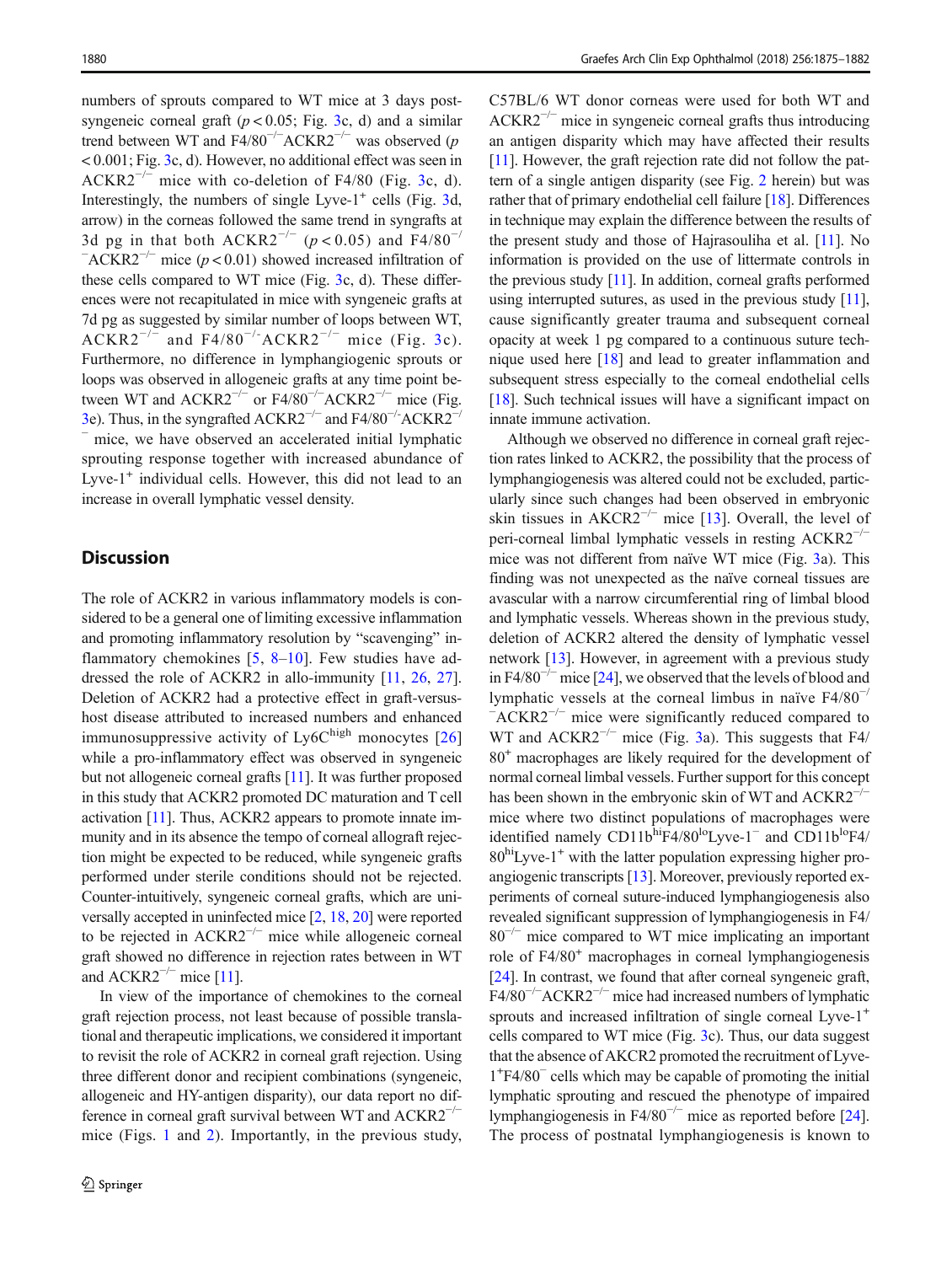<span id="page-6-0"></span>involve the proliferation and differentiation of LEC after activation by pro-lymphangiogenic stimuli (e.g., vascular endothelial growth factors) and resulting in the sprouting of existing lymphatics [\[28\]](#page-7-0). However, increasing evidence supports the notion that bone marrow-derived lymphatic endothelial progenitor cells might differentiate into LEC and contribute to postnatal de novo lymphovasculogenesis in certain tissues during inflammatory response [\[23](#page-7-0), [29](#page-7-0)–[31](#page-7-0)]. Moreover, these cells may also play a paracrine role in promoting lymphangiogenesis by producing pro-lymphangiogenic cytokines [[30\]](#page-7-0). The effect of ACKR2 and F4/80 was transient and restricted to the early stages of injury since no differences were observed at 7d pg in syngeneic grafts (Fig. [3c](#page-4-0)). It has been previously shown that syngeneic and allogeneic corneal grafts displayed similarly increased levels of chemokines as well as inflammatory cytokines at early time points (within 1 week pg) [[32](#page-7-0)]. Thereafter, chemokine and cytokine levels remained high in the allogeneic group only, whereas in the syngeneic group, these levels declined significantly [\[32](#page-7-0)]. Furthermore, our findings coincide with a recent report that deletion of ACKR2 led to accelerated development of mammary gland branching associated with macrophage recruitment [[6\]](#page-7-0). It was further shown that ACKR2 is differentially expressed in the mammary gland during different biological stages with maximum expression correlating with increased branching and macrophage recruitment in ACKR2−/<sup>−</sup> mice [\[6\]](#page-7-0). In addition, in vitro experiments demonstrated upregulation of ACKR2 expression upon exposure to IFN-γ and IL-6 [[22\]](#page-7-0). Therefore, ACKR2 in the current model is likely to function by regulating levels of inflammatory chemokines which in turn affects the recruitment of prolymphangiogenic Lyve-1<sup>+</sup> cells during early time points (3d) pg) after syngeneic grafts rather than allogeneic grafts. However at later time points where chemokine levels fall significantly in WT mice, ACKR2 may be less effective. Thus, together with our data, suggests that while ACKR2 may exert variable function during different stages of inflammation, we show here that ACKR2 plays a specific regulatory role of early inflammation-associated lymphangiogenesis in adult mouse.

Interestingly, this effect of ACKR2 on lymphangiogenesis was observed in early stages of inflammation of syngeneic grafts but not allogeneic grafts (Fig. [3e](#page-4-0)). Since the alloimmune response is more prominent and long lasting compared to the immune response to syngeneic grafts (which is, in effect, similar to an autologous corneal wounding response), we suggest that the strength of alloimmune response may mask a more subtle effect on simple wound healing responses. Alternatively, there may be an early suppression of lymph vessel sprouting mediated by the adaptive alloimmune response. This may merit further investigations.

In summary, we report that in contrast to a previous study [\[11\]](#page-7-0), ACKR2 does not have a role to play in regulating corneal allograft responses. There is a minor effect mediated by ACKR2 during the early stages of lymphangiogenesis in corneal wound healing type responses, but this effect does not change final outcome of the transplanted corneal grafts.

Funding The work performed was supported by Saving Sight in Grampian (Charity No.SC002938). Saving Sight in Grampian provided financial support in the forming of Saving Sight in Grampian funding. The sponsor had no role in the design or conduct of this research.

#### Compliance with ethical standards

All animals were treated in accordance with guidelines of the Association for Research in Vision and Ophthalmology (ARVO) Statement for the use of animals in ophthalmic and vision research and the regulations of the Animals (Scientific Procedures) Act 1986.

Conflict of interest All authors certify that they have no affiliations with or involvement in any organisation or entity with any financial interest (such as honoraria; educational grants; participation in speakers' bureaus; membership, employment, consultancies, stock ownership, or other equity interest; and expert testimony or patent-licencing arrangements), or non-financial interest (such as personal or professional relationships, affiliations, knowledge or beliefs) in the subject matter or materials discussed in this manuscript.

Ethical approval All applicable international, national and/or institutional guidelines for the care and use of animals were followed. All animals were treated in accordance with guidelines of the Association for Research in Vision and Ophthalmology (ARVO) Statement for the use of animals in ophthalmic and vision research and the regulations of the Animals (Scientific Procedures) Act 1986.

Open Access This article is distributed under the terms of the Creative Commons Attribution 4.0 International License (http:// creativecommons.org/licenses/by/4.0/), which permits unrestricted use, distribution, and reproduction in any medium, provided you give appropriate credit to the original author(s) and the source, provide a link to the Creative Commons license, and indicate if changes were made.

## **References**

- 1. Yu T, Rajendran V, Griffith M, Forrester JV, Kuffova L (2016) High-risk corneal allografts: a therapeutic challenge. World J Transplant 6(1):10–27. <https://doi.org/10.5500/wjt.v6.i1.10>
- 2. Sonoda Y, Streilein JW (1992) Orthotopic corneal transplantation in mice–evidence that the immunogenetic rules of rejection do not apply. Transplantation 54(4):694–704
- 3. Dohlman TH, Omoto M, Hua J, Stevenson W, Lee SM, Chauhan SK, Dana R (2015) VEGF-trap aflibercept significantly improves long-term graft survival in high-risk corneal transplantation. Transplantation 99(4):678–686. [https://doi.org/10.1097/TP.](https://doi.org/10.1097/TP.0000000000000512) [0000000000000512](https://doi.org/10.1097/TP.0000000000000512)
- 4. Dietrich T, Bock F, Yuen D, Hos D, Bachmann BO, Zahn G, Wiegand S, Chen L, Cursiefen C (2010) Cutting edge: lymphatic vessels, not blood vessels, primarily mediate immune rejections after transplantation. J Immunol 184(2):535–539. [https://doi.org/](https://doi.org/10.4049/jimmunol.0903180) [10.4049/jimmunol.0903180](https://doi.org/10.4049/jimmunol.0903180)
- 5. Nibbs RJ, Graham GJ (2013) Immune regulation by atypical chemokine receptors. Nat Rev Immunol 13(11):815–829